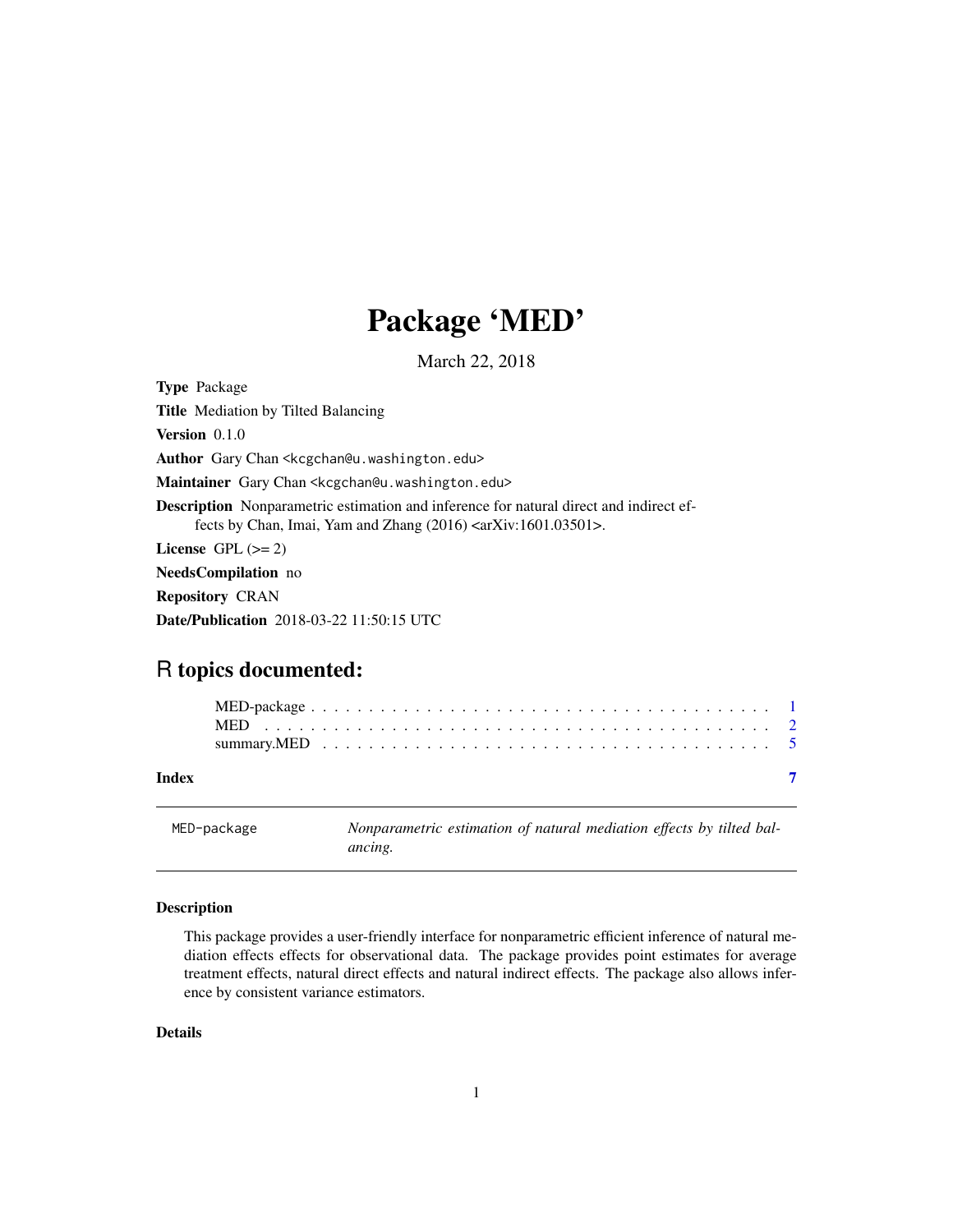| Package: | <b>MED</b> |
|----------|------------|
| Type:    | Package    |
| Version: | 0.1.0      |
| Date:    | 2015-02-09 |
| License: | $GPL (=2)$ |
|          |            |

<span id="page-1-0"></span>The package includes the following functions:

| MED: | Estimate the Natural Indirect and Direct Effects |
|------|--------------------------------------------------|
|      | summary. MED: summary method for class "MED"     |

#### Author(s)

Gary Chan, based on the ATE package developed together with Asad Haris.

Maintainer: Gary Chan <kcgchan@uw.edu>

#### References

Chan, K. C. G., Imai, K, Yam, S. C. P. and Zhang, Z. (2016). "Efficient Nonpmarametric Estimation of Causal Mediation Effects.", under review.

#### See Also

[MED](#page-1-1)

<span id="page-1-1"></span>MED *Estimate the Natural Indirect and Direct Effects*

#### Description

The main function for estimating the natural direct and indirect effects. This function creates an MED object which can be used as inputs for generic S3 summary function. This function uses a covariate balancing method which creates weights for each subject, without a need to specify a propensity score, mediator regression or outcome regression models. The main function depends on a Newton-Raphson algorithm with backtracking.

#### Usage

```
MED (Y, Ti, M, X, theta = 0, verbose = FALSE,PIE = FALSE, max.iter = 100, tol = 1e-10,
   backtrack = TRUE, backtrack.alpha = 0.3,
    backtrack.beta = 0.5, ...)
```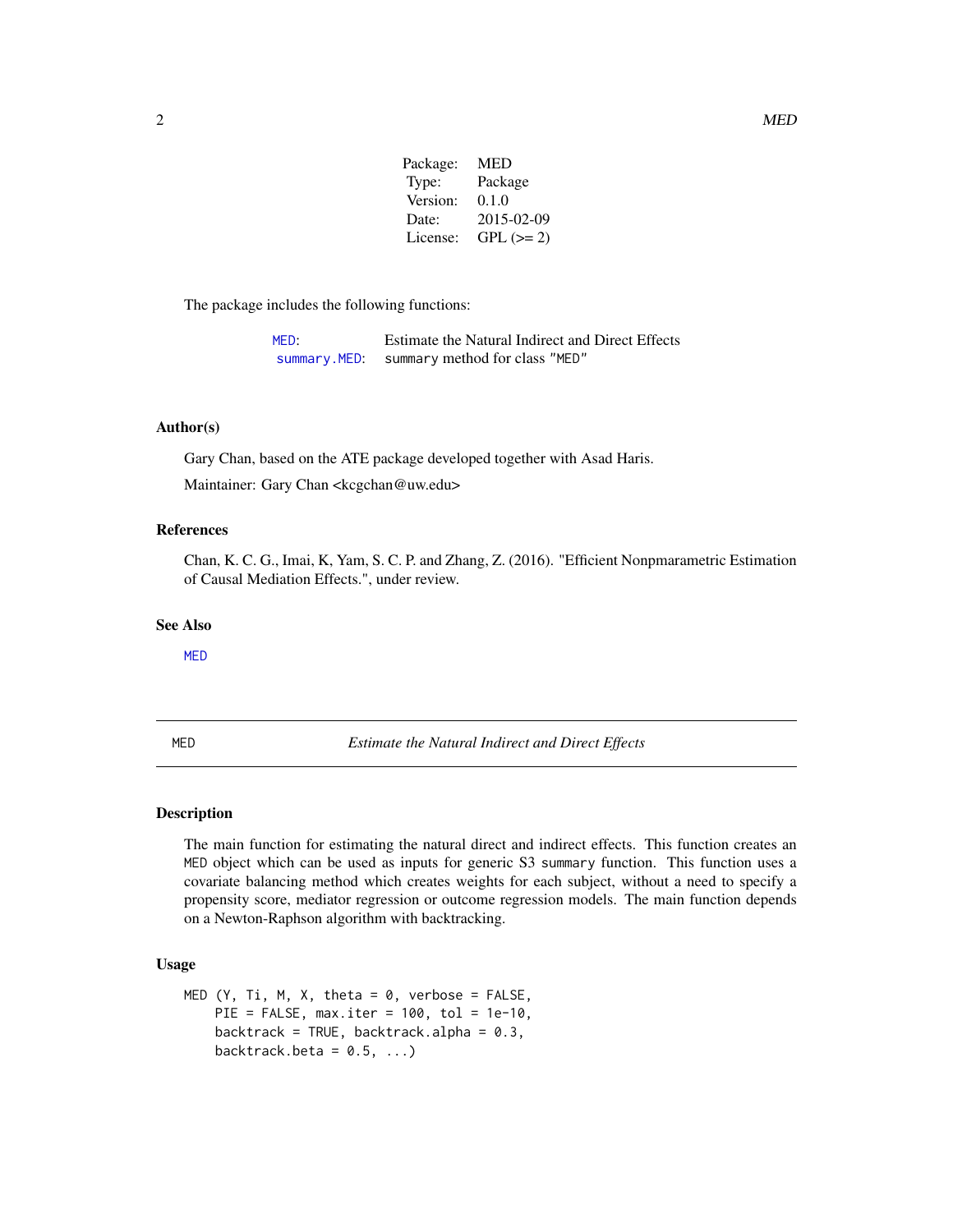#### $\mathbf{MED}$  3

#### Arguments

| Y               | The response vector of length $n$ . This has to be a numeric vector.                                                                                                                                                                    |
|-----------------|-----------------------------------------------------------------------------------------------------------------------------------------------------------------------------------------------------------------------------------------|
| Τi              | The vector of treatment assignments of length n. Must be coded as $\{0, 1, 0, 1\}$ .                                                                                                                                                    |
| M               | A $n \times q$ -matrix of mediators M. It can be a vector (a single mediator).                                                                                                                                                          |
| X               | A $n \times p$ -matrix of covariates X to be matched. This matrix does not need to<br>include an intercept.                                                                                                                             |
| theta           | A real scalar parameter for the Cressie-Read family of objective functions. The<br>default is $\theta = 0$ (exponential tilting). Other popular examples are $\theta = -1$<br>(empirical likelihood) and $\theta = 1$ (quadratic loss). |
| verbose         | A logical value indicating whether to print the progress of the function. FALSE<br>by default.                                                                                                                                          |
| PIE             | A logical value indicating whether to estimate the pure indirect effect.                                                                                                                                                                |
| max.iter        | The maximum number of iterations for the Newton-Raphson methods. For most<br>problems (e.g. with well-behaved functions $\rho$ and $u$ ) convergence of Newton-<br>Raphson should be fairly quick.                                      |
| tol             | The absolute tolerance used to determine a stopping criteria for the Newton-<br>Raphson algorithm.                                                                                                                                      |
| backtrack       | A logical value indicating whether to use backtracking in the Newton-Raphson<br>algorithm.                                                                                                                                              |
| backtrack.alpha |                                                                                                                                                                                                                                         |
|                 | A scalar parameter for backtracking with $\alpha \in (0, 0.5)$ .                                                                                                                                                                        |
|                 | backtrack.beta A scalar parameter for backtracking with $\beta \in (0,1)$ .                                                                                                                                                             |
| $\cdots$        | Additional arguments.                                                                                                                                                                                                                   |

#### Value

The function reruns an object of type "MED", a list with the following elements

| est         | The vector of point estimates for the average treatment effect. For a binary<br>treatment it also contains the average difference of treatment effects.                                                                                                                                                                                                                                 |
|-------------|-----------------------------------------------------------------------------------------------------------------------------------------------------------------------------------------------------------------------------------------------------------------------------------------------------------------------------------------------------------------------------------------|
| <b>VCOV</b> | The estimated variance covariance matrix for the estimates of the treatment ef-<br>fects for each treatment group.                                                                                                                                                                                                                                                                      |
| lam         | The resulting solution of the main optimization problems, $\hat{\lambda}$ , as described in<br>Chan et al. (2015). In the case of a simple, binary treatment study, the object has<br>$lam.p$ and $lam.q$ and when $ATT = TRUE$ , we only have $lam.q$ . For a multiple<br>treatment study design we have lam mat, a matrix with each $\lambda$ corresponding to<br>each treatment arm. |
| weights     | The weights obtained by the balancing covariate method for each treatment<br>group. In the case of $ATT = TRUE$ , we only have weights for the untreated.<br>For binary treatment the list would contain either weights.q or weights.p or<br>both. For multiple treatment effect the list contains a $J \times n$ matrix weights mat.                                                   |
| gp          | A string specifying the type of study design. For binary treatment effect with<br>$ATT = FALSE$ is denoted by group "simple". With $ATT = TRUE$ we have "ATT"<br>and finally "MT" is for multiple treatment arms.                                                                                                                                                                       |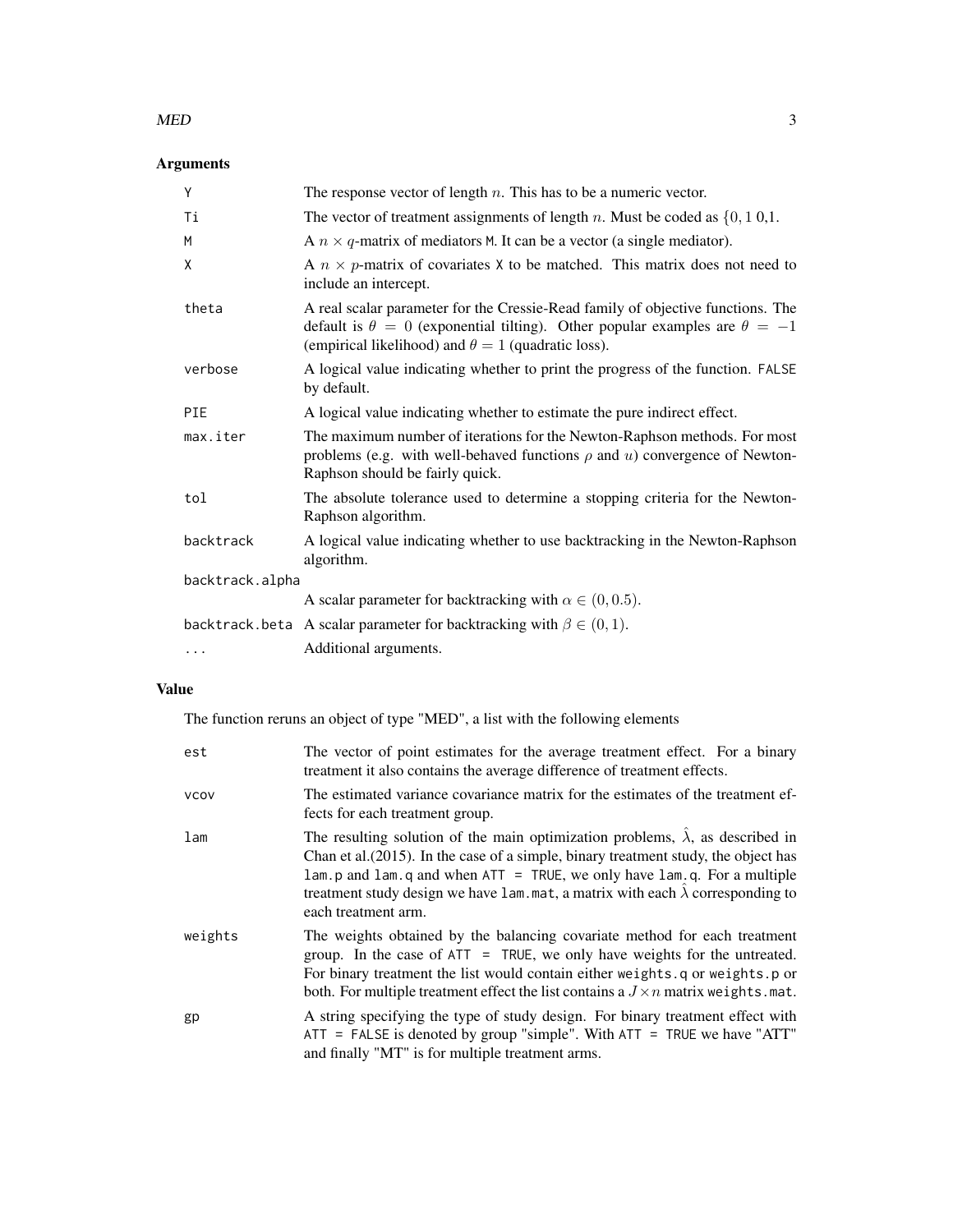<span id="page-3-0"></span>

| conv            | A logical value indicating convergence of Newton-Raphson algorithm.                                                               |
|-----------------|-----------------------------------------------------------------------------------------------------------------------------------|
| X,Y, Ti         | The data which was used for estimation.                                                                                           |
| rho, rho1, rho2 |                                                                                                                                   |
|                 | The Cressie-Read functions $\rho$ used for estimation along with the first and second<br>derivatives.                             |
| <b>FUNu</b>     | A function that append a vector of constants to the covariates. Required to make<br>sure that the weights sum to 1 in each group. |
| J               | A scalar indicating the number of treatment arms.                                                                                 |
| K.              | A scalar indicating the one plus the dimension of the range space of X.                                                           |
| call            | The matched call.                                                                                                                 |
|                 |                                                                                                                                   |

#### Author(s)

Gary Chan, based on package ATE developed with Asad Haris.

#### References

Chan, K. C. G., Imai, K, Yam, S. C. P. and Zhang, Z. (2016). "Efficient Nonpmarametric Estimation of Causal Mediation Effects.", under review.

#### See Also

[summary.MED](#page-4-1)

#### Examples

```
library(MED)
#binary treatment and binary mediator
set.seed(25)
n <- 200
Z <- matrix(rnorm(4*n),ncol=4,nrow=n)
prop.e <- 1 / (1 + \exp(Z[, 1] - 0.5 \times Z[, 2] + 0.25 \times Z[, 3] + 0.1 \times Z[, 4])treat <- rbinom(n, 1, prop.e)
prop.m <- 1 / (1 + exp(-(0.5 - Z[,1] + 0.5 \times Z[,2] - 0.9 \times Z[,3] + Z[,4] - 1.5 \times \text{treat}))M <- rbinom(n, 1, prop.m)
Y <- 200 + treat + M + 27.4*Z[,1] + 13.7*Z[,2] +
           13.7*Z[,3] + 13.7*Z[,4] + rnorm(n)
X \leftarrow \text{cbind}(\exp(Z[, 1])/2, Z[, 2]/(1+\exp(Z[, 1])),
           (Z[\,1] \times Z[\,3]/25+0.6)<sup>^</sup>3,(Z[,2]+Z[,4]+20)^2)
#estimation of natural mediation effecs
fit1<-MED(Y,treat,M,X)
```
summary(fit1)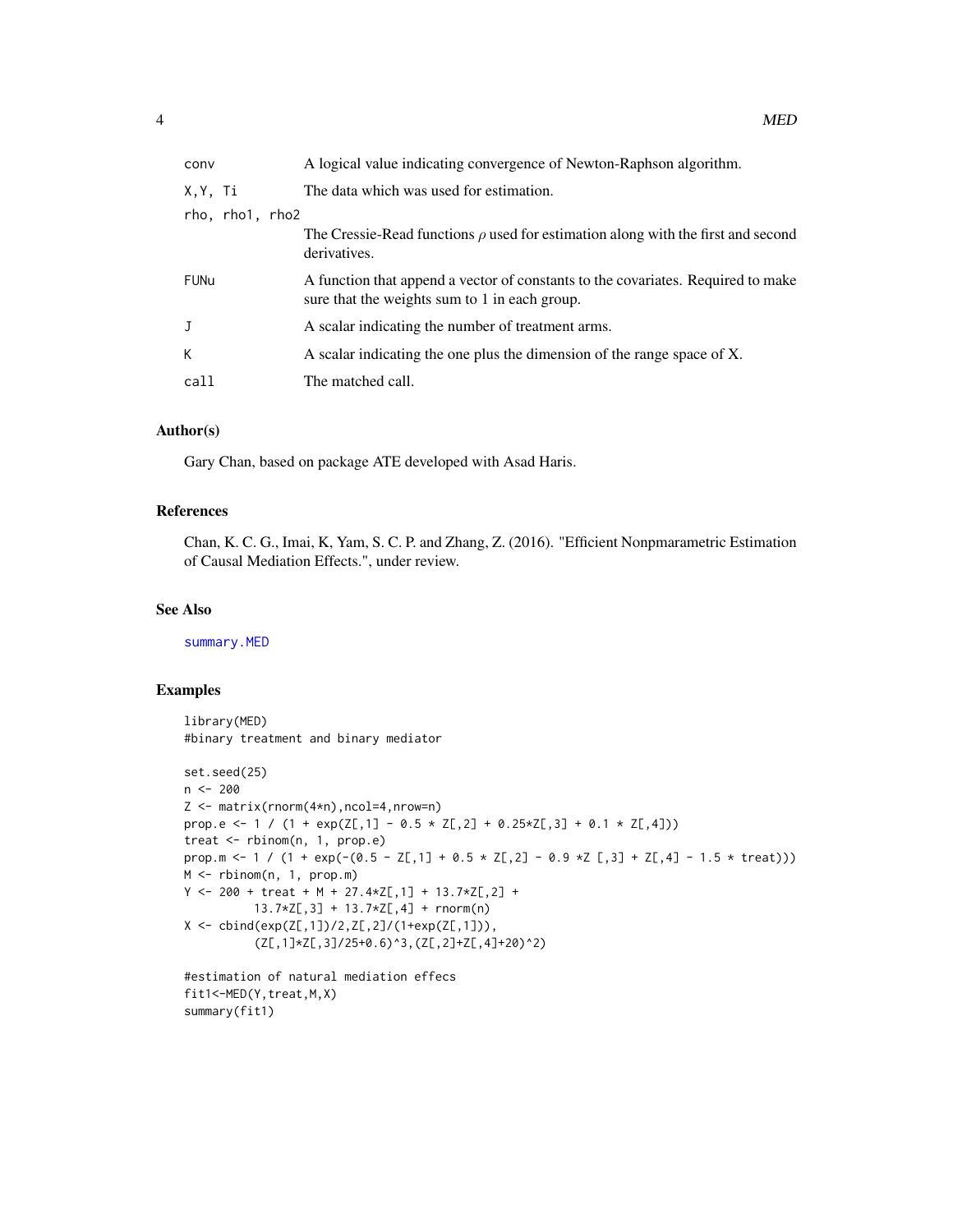<span id="page-4-1"></span><span id="page-4-0"></span>

#### Description

summary method for class "MED"

#### Usage

```
## S3 method for class 'MED'
summary(object, ...)
```
## S3 method for class 'summary.MED'  $print(x, \ldots)$ 

#### Arguments

| object       | An object of class "MED", usually a result of a call to MED.                   |
|--------------|--------------------------------------------------------------------------------|
| $\mathsf{x}$ | An object of class "summary. MED", usually a result of a call to summary. MED. |
| $\cdots$     | Further arguments passed to or from methods.                                   |

#### Details

print.summary.MED prints a simplified output similar to [print.summary.lm](#page-0-1). The resulting table provides the point estimates, estimated standard errors, 95% Wald confidence intervals, the Z-statistic and the P-values for a Z-test.

#### Value

The function summary.MED returns a list with the following components

| Estimate    | A matrix with point estimates along with standard errors, confidence intervals<br>etc. This is the matrix users see with the print. summary. RIPW function. |
|-------------|-------------------------------------------------------------------------------------------------------------------------------------------------------------|
| <b>VCOV</b> | The variance-covariance matrix of the point estimates.                                                                                                      |
| Conv        | The convergence result of the object.                                                                                                                       |
| weights     | The weights for each subject in each treatment arm. These are same as the<br>weight component of the "RIPW" object.                                         |
| call        | The call passed on as an argument of the function which is equivalent to<br>object\$call.                                                                   |

#### Author(s)

Gary Chan

#### See Also

[MED](#page-1-1)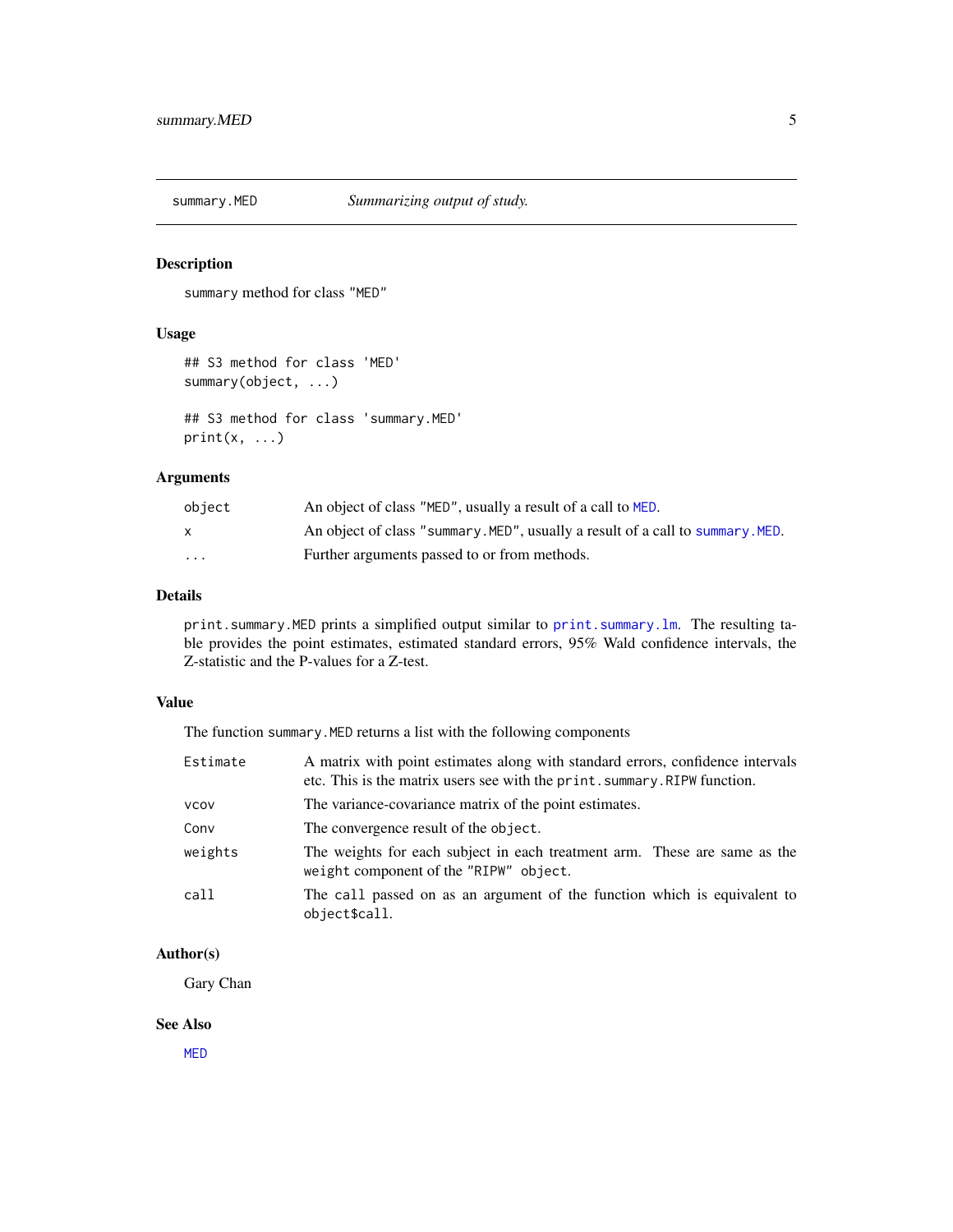#### Examples

```
library(MED)
#binary treatment and binary mediator
set.seed(25)
n <- 200
Z <- matrix(rnorm(4*n),ncol=4,nrow=n)
prop.e <- 1 / (1 + \exp(Z[, 1] - 0.5 \times Z[, 2] + 0.25 \times Z[, 3] + 0.1 \times Z[, 4])treat <- rbinom(n, 1, prop.e)
prop.m <- 1 / (1 + exp(-(0.5 - Z[,1] + 0.5 * Z[,2] - 0.9 *Z[,3] + Z[,4] - 1.5 * treat)))
M <- rbinom(n, 1, prop.m)
Y <- 200 + treat + M + 27.4*Z[,1] + 13.7*Z[,2] +
          13.7*Z[,3] + 13.7*Z[,4] + rnorm(n)
X \leftarrow \text{cbind}(\exp(Z[, 1])/2, Z[, 2]/(1+\exp(Z[, 1])),
           (Z[\,1]\times Z[\,3]/25+0.6)^3,(Z[,2]+Z[,4]+20)^2)
#estimation of natural mediation effecs
fit1<-MED(Y,treat,M,X)
summary(fit1)
```